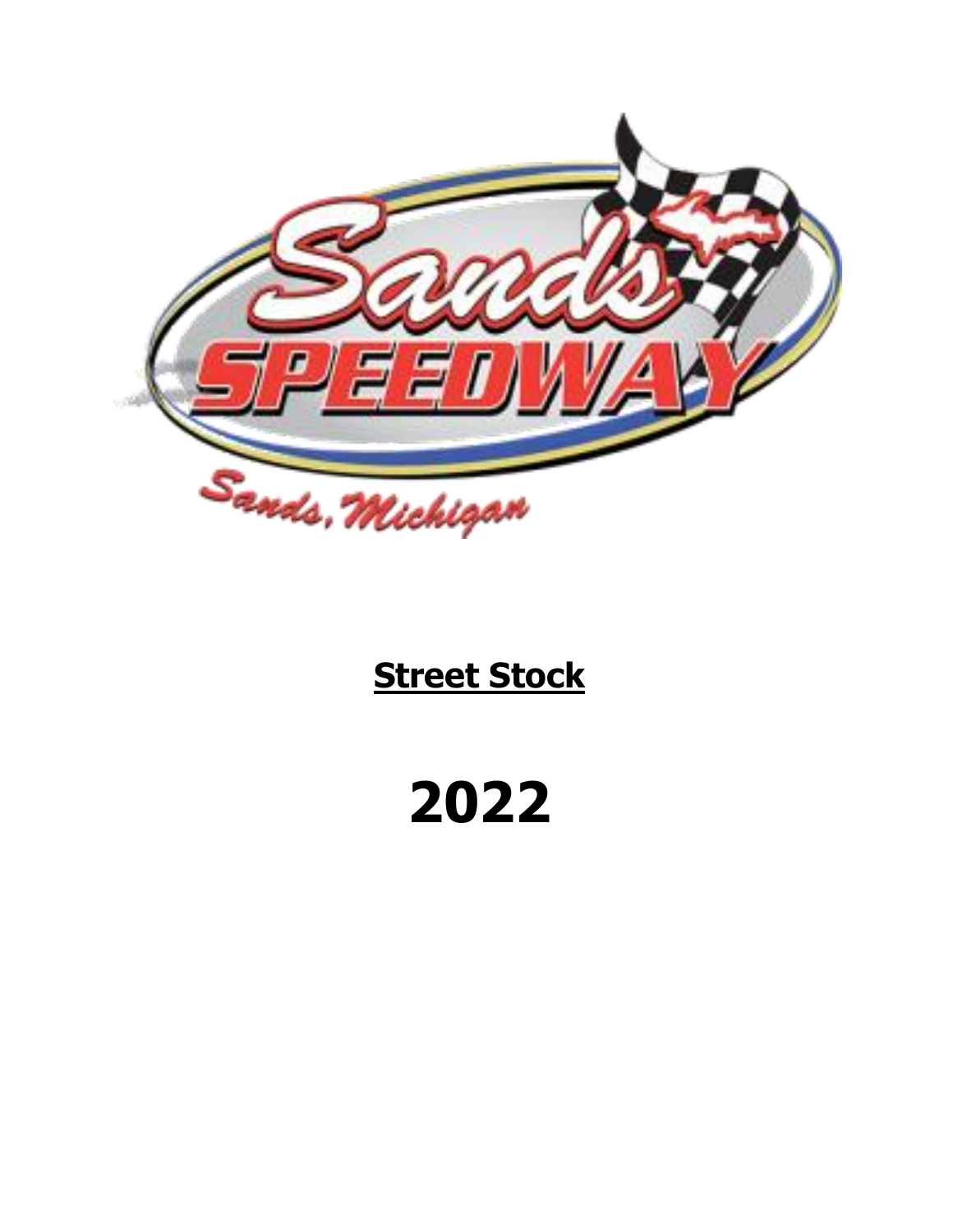## **1. General**

- a. If you are building a car for the first time, please contact [sandsspeedway@gmail.com](mailto:sandsspeedway@gmail.com) to speak to an MCDA representative before building.
- b. All rules will be enforced as written. Each driver and crew are responsible for knowing the track policies. All cars will be inspected for safety and rule compliance.
- c. These rules shall govern the conditions of all events; all participants are deemed to have complied with these rules.
- d. They are intended as a guide for the conduct of the sport and are in no way a guarantee against injury or death to participants.
- e. Two-way radios are allowed to safety.
	- a. Spotters must only sit on the top two rows of the pit bleachers.
	- b. Anyone caught blocking will be black flagged and lose their radio privileges.
- f. If your car is disqualified by these rules, your entry fee will not be refunded.

## **2. Vehicle**

- a. Vehicle body must be a stock passenger type with complete factory appearing body and top. No convertible style bodies allowed.
- b. Steel bodies (front fenders, doors, hood, rear quarter panels and roof) are OEM or 20Ga.
	- a. Add 20lbs of weight if a composite hood is used.

## **3. Weight**

- a. **All rule infractions will be weight increases and must be added to the base weight and meet left side percentages. (see each item for increased amounts)**
- b. All cars must weigh at least 3100 lbs. minimum, and steel body cars can have a maximum left side weight of 58% of the cars total weight.
- c. Cars with body panels composed of materials other than OEM or22 Ga steel (fiberglass, composites, aluminum, etc.) must add 40 lbs. of weight and have maximum 56% left side weight.
- d. Fuel weight allowance is one pound per lap in the same portion as above.

## **4. Safety Requirements**

- a. A window net is mandatory on the driver window.
- b. Tech official approval is required on the mounting of belts and seats.
	- a. A head rest is mandatory.
	- b. Seat must be an aluminum racing seat.
	- c. Lap belts and shoulder harness must be a minimum of 3 inches wide. A crotch strap is required.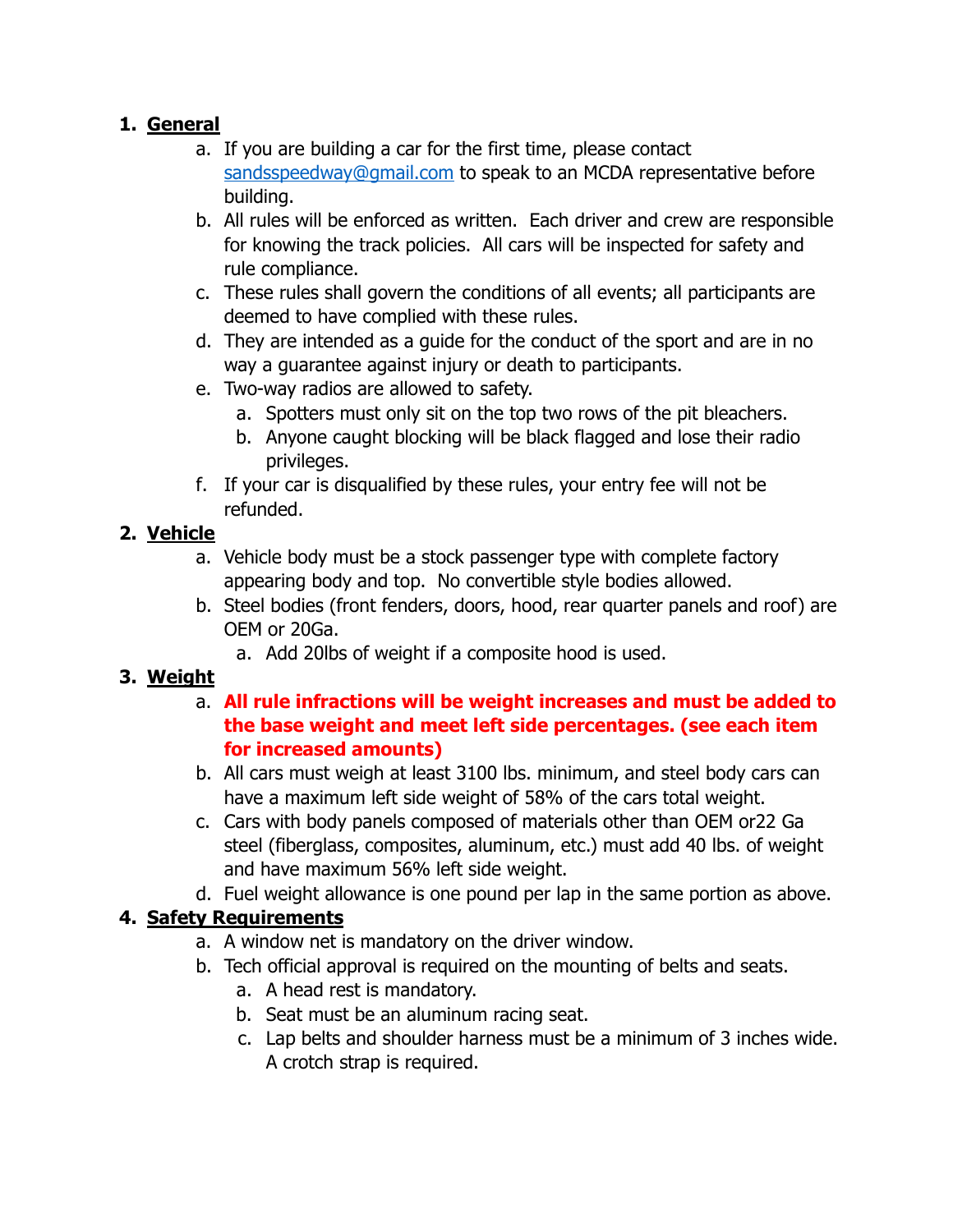- d. A date tag is required on all seat belts and condition must be approved by the Tech Inspector.
- c. Helmets must be at least a Snell 95 rated helmet.
- d. A visor or goggles are mandatory for eye protection.
- e. A single layer SFI 3.2 fire suit is required. A 2-layer SFI 5 suit is recommended. Fireproof gloves are mandatory; Nomex racing gloves recommended.
- f. Boots or racing shoes are required. Racing shoes are highly recommended. Athletic-type shoes are NOT accepted.
- g. A dry powder, fully charged, 2 lbs. minimum extinguisher must be mounting in all cars within reach of the driver and safety crew. Mounting must have quick release.

#### **5. Body**

- a. No functional fresh air hood scoops allowed.
- b. Body panels must be fabricated from a minimum of 22 Ga steel and resemble the factory stock panel to avoid the 40 lb. weight rule.
- c. Full width windshields are required.
- d. Rear quarter windows or opera windows may be Plexi-glass.
- e. Firewall must be stock or fabricated "footbox" 18 Ga minimum.
	- a. All holes in the firewall must be covered and seal the engine area from the driver compartment.
- f. A 1/8-inch steel pan plate must be welded in from the rear of the driver seat to the heel area of the firewall.
- g. Front and rear wrecker hooks/loops required.
- h. An outer rub rail next to the body is permitted and is to be flush mounted. Metal rub rails are to be no bigger than 1 square inch with tapered ends.

#### **6. Fuel**

- a. Gasoline only! No alcohol-based fuels.
- b. No fuel lines may be exposed in the driver compartment.
- c. No nitrous oxide.
- d. No cool can.

#### **7. Chassis, Roll Cage and Framework Structural Additions**

- a. Roll cage material used must be a minimum of  $1\frac{3}{4}$  inch in diameter with walls not less than .095-inch think.
- b. Cars must have an 8-point perimeter roll cage. No offset roll cages allowed.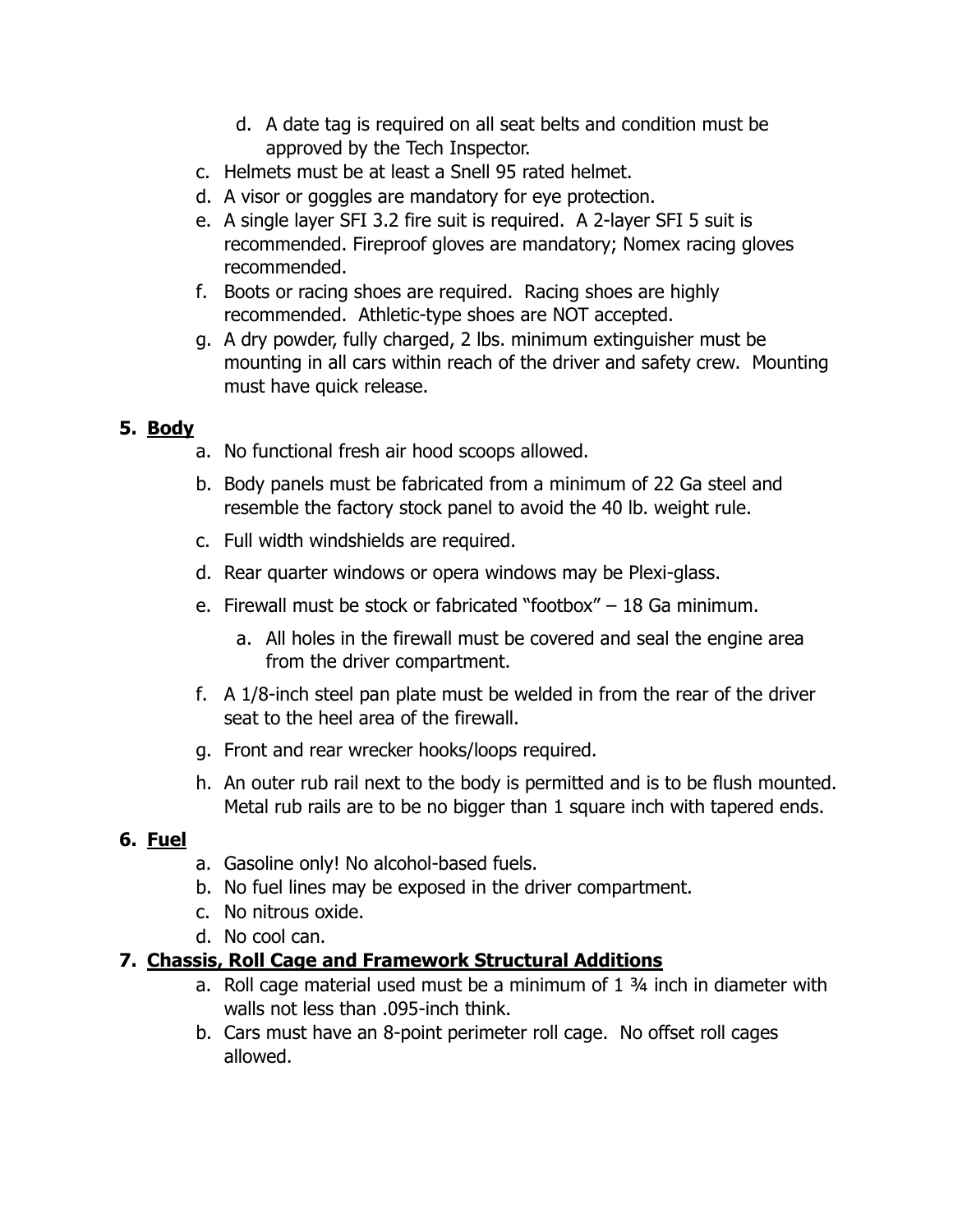- c. Must have a minimum of three door bars on the left side with plating in between them. Door bars must have some type of cross brace installed between roll cage uprights. Steel plate on left door mandatory, 1/8-inch post to post, top to bottom.
- d. All corner welds should be gusseted.
- e. Foot and leg protector bar from behind left front wheel to left front roll cage post is recommended.
- f. Frame, unibody sub frame connectors are required.
- g. Rebuilding of rear stub: starting at the center line of the rear axle, 3 parallel frame members of 10-inch minimum outside circumference, 1/8 inch-thick tubing, or stock frame rails of equal dimensions (square, rectangle, or round)
- h. All ballast (extra weight) added must be painted white and securely fastened into the car with the car number clearly marked on the weight.
- i. Any rule that pertains to safety must be followed. Other rule infractions will be penalized with a 100-pound weight increase per infraction, added to the minimum weight of the car (see rule #3).

#### **8. Brakes**

a. All four brakes must be in good operating condition, drum, or disc brakes.

# **9. Suspension**

- a. Suspension must remain in stock appearance and dimension except front upper control arms. Upper control arms may be steel tubular, one piece style with conventional bolt on ball joints, bushing style pivot shafts and can measure 8 inches  $+/- 1$  inch on GM metric.
- b. Rubber, urethane, or plastic control arm bushing only on front and rear.
- c. Sway bar bushings may be plastic.
- d. The use of "weight jacks" is allowed on rear axle only.
- e. Coleman hub is mandatory on front right. 5 studs.
- f. Shocks must be steel bodied with no coil covers, no adjustable shocks or sliders. One shock per wheel.
- g. Adjustable spring spacers are allowed on the front. If the car has front screw jacks, they must be locked so they cannot be adjusted at the track. (Approved by Tech Inspector)
- h. Upper control arms must be steel construction only, no aluminum.
	- a. One piece style allowed, conventional style bolt on ball joint allowed.
	- b. Bushing style pivot shafts allowed (bearing pivot shafts prohibited)
- i. Front suspension lower control arms must be stock and mounting locations cannot be moved.
- j. No pan hard bars, coil over shock units, or rear sway bars unless factory stock.

These Suspension Infractions incur these penalties: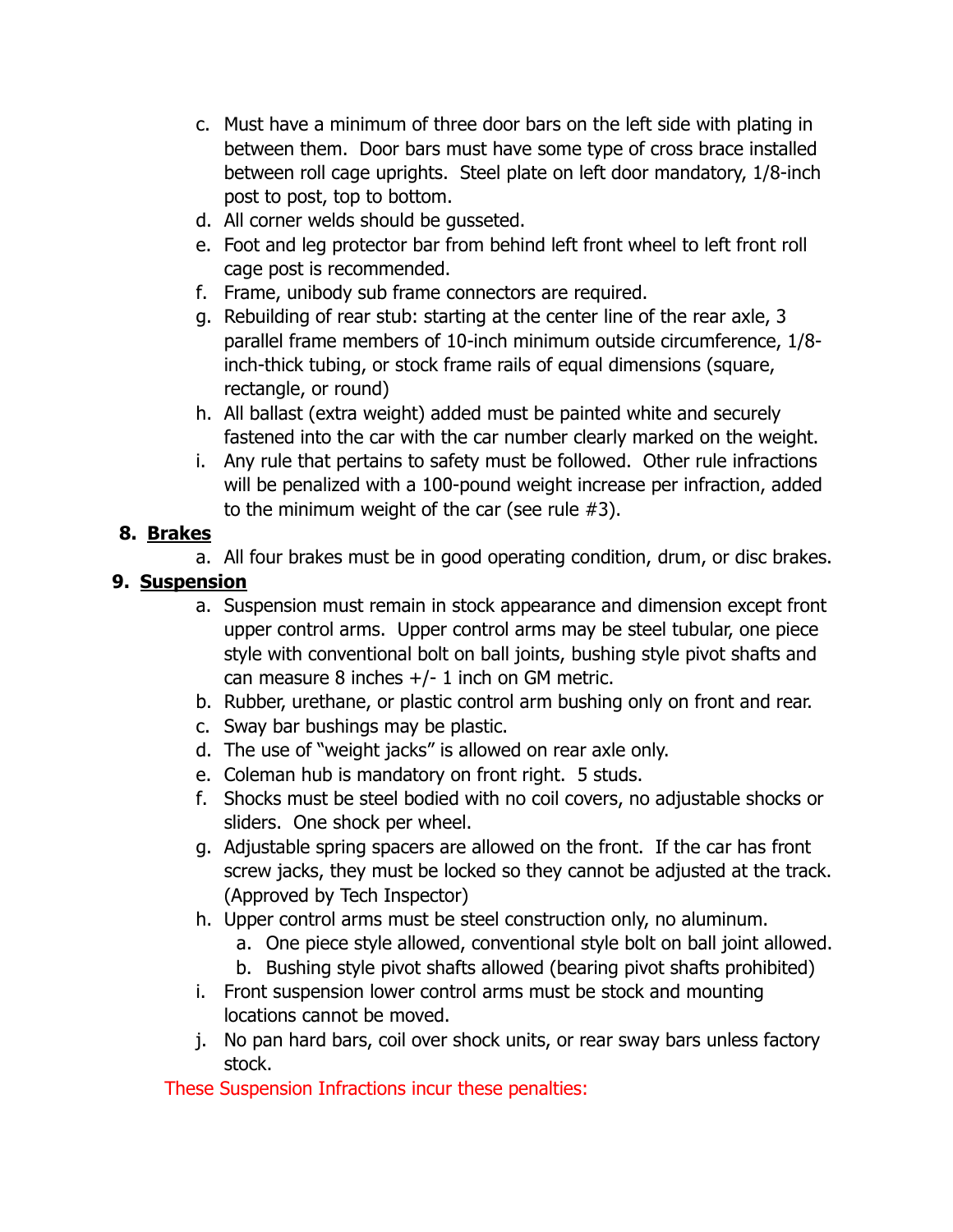- 1. Non-approved shock absorbers
- 2. Non-compliant upper control arms.

Both incur a 50-pound weight addition penalty to minimum weight. (see rule #3)

## **10. Cooling Systems**

- a. A catch can is mandatory, no antifreeze is permitted. After market water lubricant is allowed.
- b. No plastic radiators allowed.
- c. Water pumps must be mechanically driven.

## **11. Steering**

- a. Steering must be in typical stock arrangement and location.
- b. The steering wheel should be padded.
- c. A collapsible steering wheel shaft is suggested.

## **12. Tires and Wheels**

- a. No shimming allowed. The use of tire softener is not permitted, no air bleeders allowed.
- b. Longer and oversized stud bolts are required. Stud must have at least 3 threads showing passed the nut.
- c. Approved racing tire is Hoosier D800.
- d. Racing wheels required on ALL sides, maximum 8-inch wheel.
- e. ALL RACING WHEELS ON A CAR SHALL BE A MINIMUM OF 2-INCHES TO A MAXIMUM OF 4-INCHES OF BACKSPACING.
- f. First day the car races, all 4 tires (new or used) must be marked by the Tech Inspector.
	- a. After the first time the car races, you can get only one tire a week marked. Saved and unused new tires can be used at any time.
- g. The car must race on the tires the car uses to time trials for the full race day. Flat tires during the race day may be replaced with approval of the inspector with any tire that was previously marked (unless it is the first day the car races)/
- h. No unmarked tire can be used unless approved by the inspector.
- i. If you are not buying a new tire, get a used tire marked to possible use in the future.

# **13. Power Plant**

- a. No aluminum blocks.
- b. No dry sump system.
- c. Engine must be in stock location or moved no farther back than number one spark plug in line with ball joint centerline.
- d. Mechanical fuel pumps only.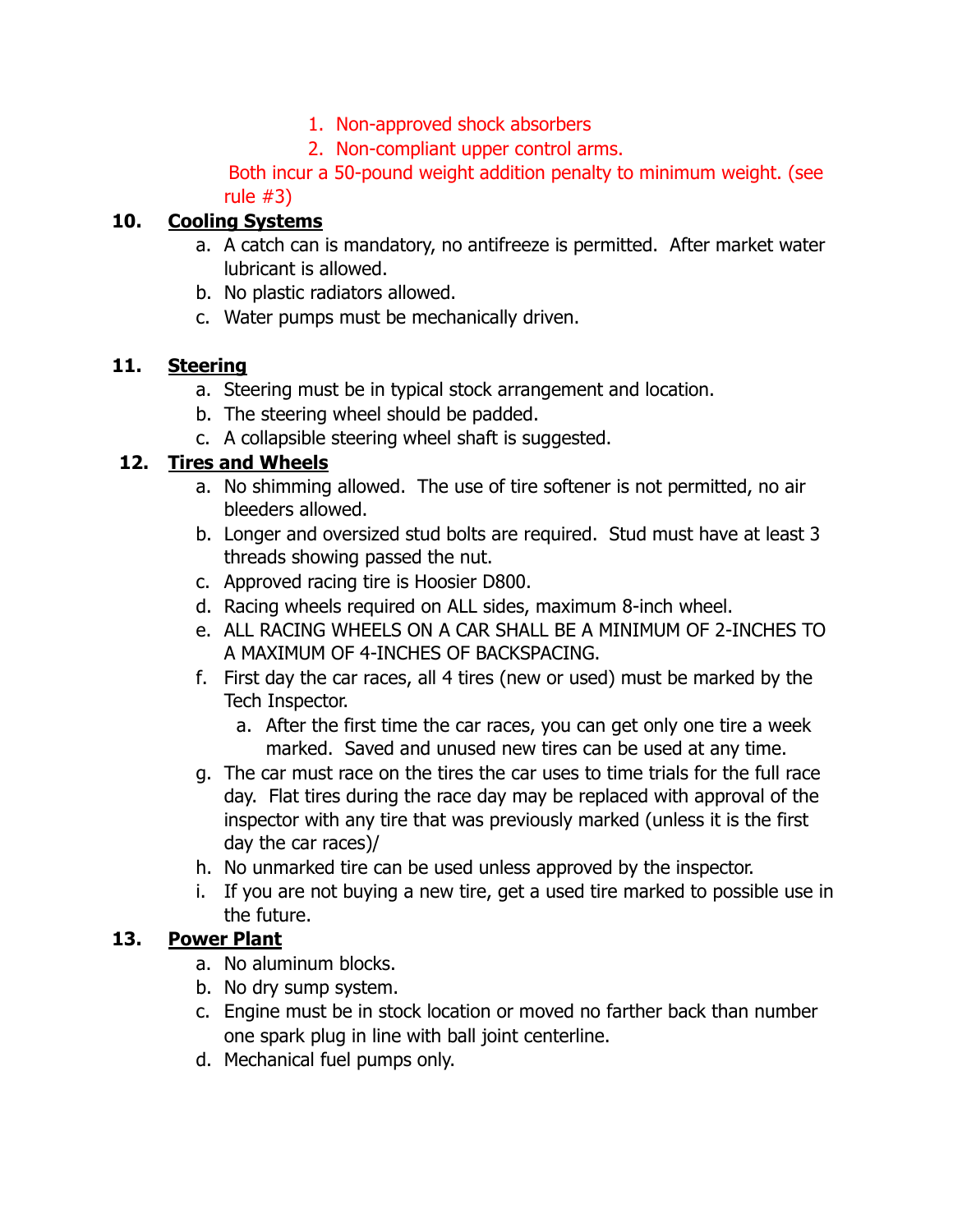- e. Any stock single point or magnetic pickup type ignition may be used. Stock type coil must be used.
- f. Factory stock 2-barrel carburetor, 4412 Holley, no more than one inch adapter plate between intake and carburetor.
- g. All throttles must have a minimum of 2 return springs.
- h. Stock cast iron 2bbl intake, no marine intakes, no porting or polishing. The only aluminum intakes permitted: GM: Edelbrock Performer #2101, RPM #7101, #7116, Speedway Motors Part #91011465. Ford: Edelbrock #371, #7121, #2181, #7181
- i. Stock appearing valve train, 1 3/8-inch maximum diameter valve springs, the use of stud girdles is allowed and flat tapper camshaft, no roller cams, or roller rockers. The use of roller tip rockers is allowed but must have a stock fulcrum.
- j. No aluminum heads; must be cast iron factory street production heads only. No turbo, bowtie, angle plug cylinder heads.
- k. Cast iron exhaust manifold only, no porting or polishing.

## a. **No car noise can be above 100 decibels from 100 feet.**

- b. No exhaust popping or other irritating or irregular exhaust noises.
- l. Crate motor for the SS class is GM part #19258602
- m. Must have Sands Speedway Owner (SSO) approval before you purchase a new or used motor and must have a bill of sale at the track.
- n. SSO approved 650 Holley carburetor part #0-4777 only.
- o. SSO approved Schoenfeld headers part #185VCM
- p. Crate motor cars must follow all SS rules and engine must be sealed.
- q. You must use an approved source for any crate motor repairs or rebuilds. CHECK BEFORE COMPLETING ANY SUCH WORK!

## Power Plant infractions:

- **1.** Incorrect engine setback = 100-pound weight penalty
- **2.** Incorrect intake manifold = 300-pound weight penalty
- **3.** Incorrect carburetor = 300-pound weight penalty
- **4.** Incorrect clutch and pressure plate = 100-pound weight penalty
- **5.** Incorrect cast iron heads = 100-pound weight penalty

#### (see rule #3)

## **14. Drive Train**

- a. Any stock transmission must have forward and reverse in working order, automatic transmission must have stock appearing torque converter.
- b. Clutch and pressure plate must be a minimum of 10-inches in diameter. No multi-disc clutches allowed.
- c. Drive shaft must be painted white for safety. A safety loop is required on the first quarter of the drive shaft. No aluminum driveshaft allowed.